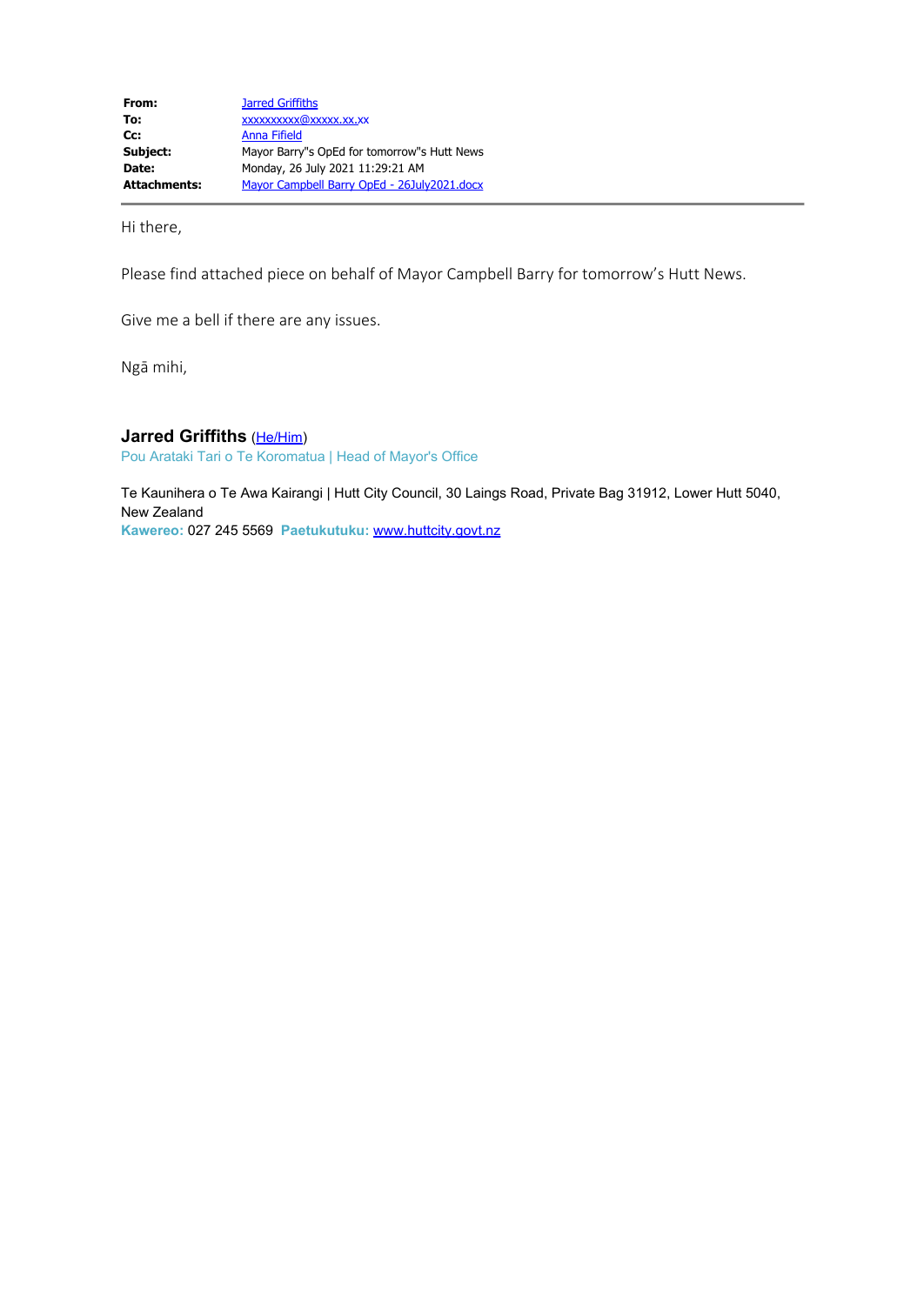# **Council is investing in necessary infrastructure**

Last week's Hutt News carried an opinion piece written by Bruce Sherlock. While I don't usually respond to opinion pieces, I consider it important to correct some of Mr Sherlock's statements and provide additional context.

I'm not going to beat around the bush. Our infrastructure (like much of New Zealand) has experienced decades of underinvestment. Our water infrastructure in particular is under immense pressure from a trifecta of issues: ageing infrastructure, unprecedented population growth, and yes, underinvestment.

60 per cent of our water infrastructure needs to be upgraded or replaced in the next 30 years, and our city has reached its 2030 population forecast ten years early. Council's previous leadership neglected to plan and budget for either scenario.

We also know that repairs were put off and some assets were run into the ground. Wellington Water tells us we have a \$230 million backlog of deferred renewals in Lower Hutt. We are now having to play catch-up so those assets don't fail.

I make no apologies for doubling investment in water infrastructure over the next 10 years. There is no alternative, we have to get the basics right.

Mr Sherlock said our city's previous rubbish and recycling service wasn't broken. That's not what people were telling us.

There was very little capacity in the old green crates for recycling. What made it into the crate was often strewn around the city on a windy day.

Rubbish and recycling work as one system. You can't tweak one part of the system without affecting the other. If Council had just upgraded recycling in the city, we would have faced increased levels of contamination. That has happened at other Councils.

Sticking with the previous system would have also cost more — \$116 per year as opposed to \$105 per year under the new system.

As for rubbish collection, every household now gets a bin, and for 80 per cent of people, it will be cheaper. Yes, admittedly the service will cost more for some low-waste producers. However, we will review the service in a year with a view to make improvements.

In the meantime, people will benefit from reduced carbon emissions from fewer (and electric) collection trucks on the road as well as less waste going to landfill. This will extend its life and put off having to find and invest in a new location, and that's a win for our city.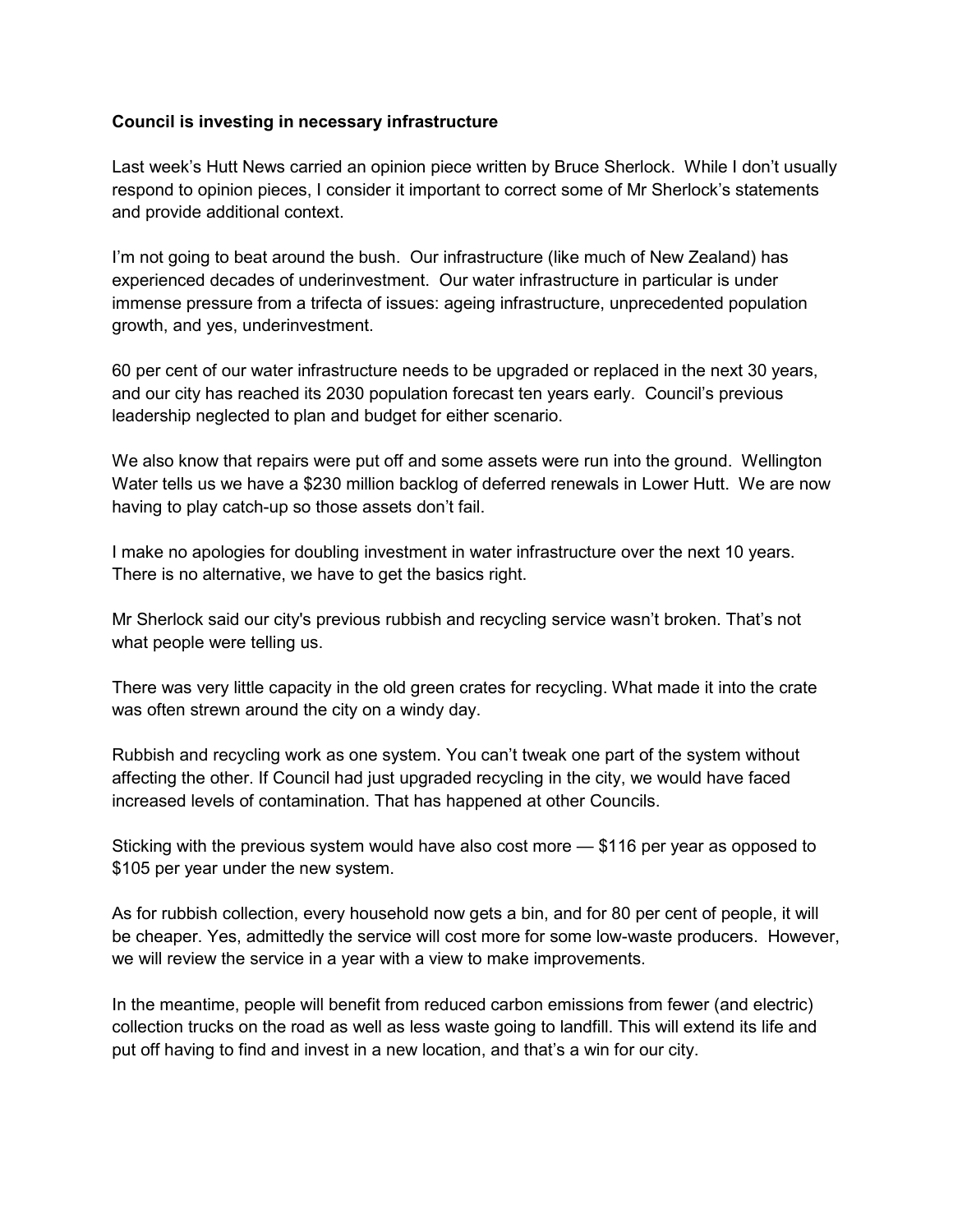Mr Sherlock also claims that by no longer accepting green waste directly at Silverstream Landfill, this will increase costs to Council and the environment. This is incorrect.

Accepting green waste for landfill cover generates methane which is one of the most potent greenhouse gases. Composting is far better for the environment, and saves Council money through reduced emissions liability.

We've also recently installed a flare at Silverstream Landfill to burn off methane. This was recommended in 2018, but was not quickly progressed under Mr Sherlock's management. It's likely the delay in installing the flare cost Council between \$700,000 - \$1 million in avoidable Emission Trading Scheme costs in the past year.

I'm proud of the new approach our Council is taking, and I don't resile from it. It's pretty simple — failing to invest and change now will only become more expensive (economically and environmentally) in the long run.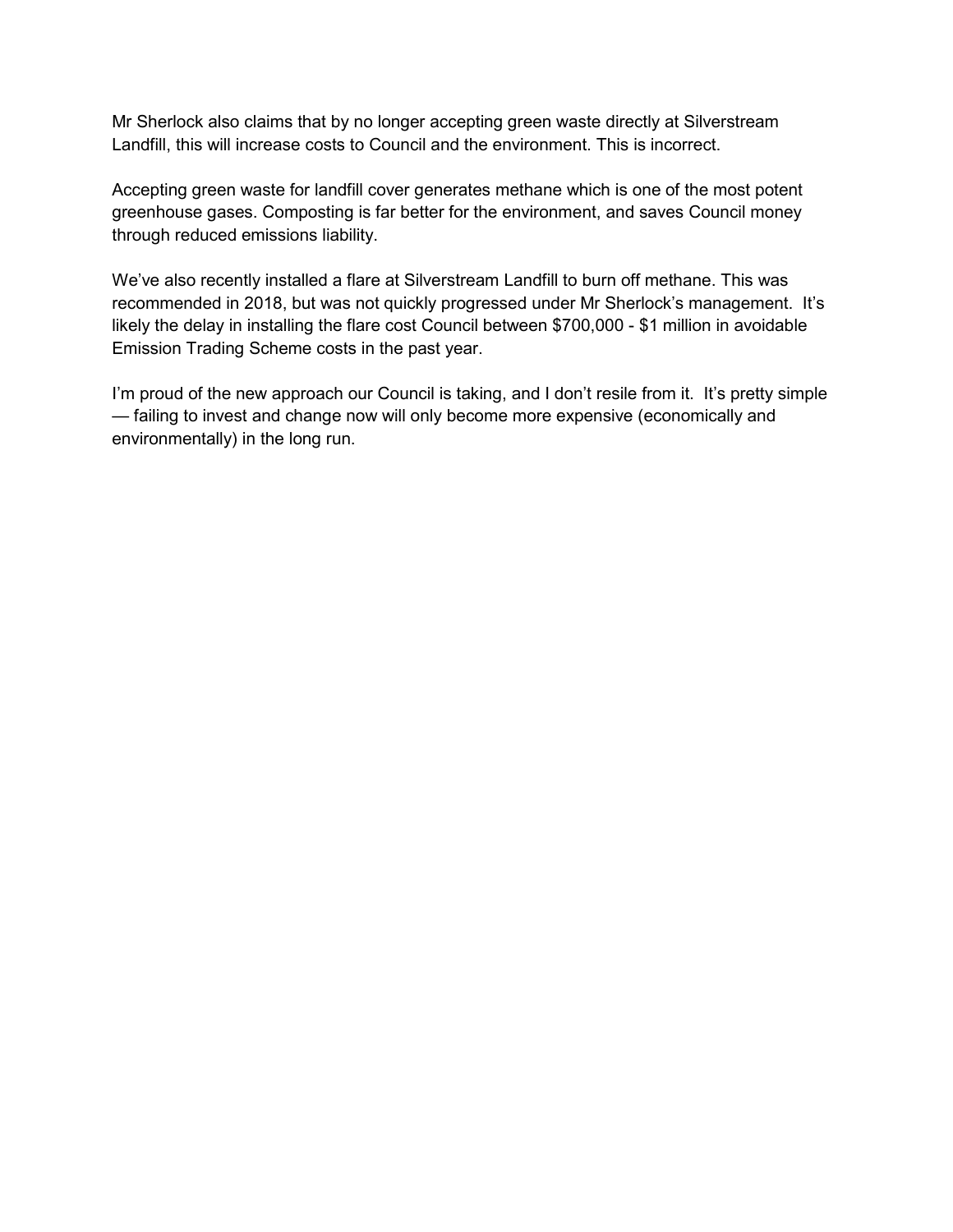Tēnā koutou,

Thanks Anna/Nicholas. Campbell will take up the opportunity and will supply something ahead of that deadline. Can you please advise of your word limit (would 550 be fine)?

Re Mr Sherlock's opinion piece, I want to be absolutely clear neither the Mayor nor Council dispute his right to hold an opinion or have a piece published – however, believe facts and accuracy of information are fundamentally important.

We agree that some matters come down to interpretation, but others are patently incorrect. Read together, it is simply not accurate.

Thanks again for opportunity for Mayor to respond.

Ngā mihi,

### **Jarred Griffiths** (He/Him)

Pou Arataki Tari o Te Koromatua | Head of Mayor's Office

Te Kaunihera o Te Awa Kairangi | Hutt City Council, 30 Laings Road, Private Bag 31912, Lower Hutt 5040, New Zealand **Kawereo:** 027 245 5569 **Paetukutuku:** www.huttcity.govt.nz

**From:** Anna Fifield <xxxx.xxxxxxx@xxxxx.xx.xx>

**Sent:** Wednesday, 21 July 2021 12:06 PM

**To:** Nicholas Boyack <xxxxxxx.xxxxxx@xxxxx.xx.xx>

Cc: Jarred Griffiths <xxxxxx.xxxxxxxx @xxxxxxxx.xxx.xxx,xx>; Caryn Ellis <Caryx.xxxxxx @xxxxxxxx.xxx.xxx.xx

**Subject:** Re: [EXTERNAL] Re: Response to Bruce Sherlock piece in today's Hutt News

hi Jarred -- confirming this. many of these points seem matters of interpretation and as you note, Bruce Sherlock is entitled to his opinion (he's also entitled to say that he used to perform this role at the council -- that explains his qualifications to write and is standard practice)

Campbell is welcome to a right of reply. please send it to Nicholas by the deadline

Thanks, Anna

On Wed, Jul 21, 2021 at 12:01 PM Nicholas Boyack <xxxxxxxxxxxxxxxxxxxxxxxxx > wrote:

Jarred, Anna has asked me to respond to your email re the Bruce Sherlock column. As you correctly point out it is an opinion piece and represents his genuine opinion.

Bruce was a long standing and well regarded council employee and is entitled to express an opinion.

You will be aware that I was in contact with Caryn Ellis prior to publication and after it appeared. I emphasised that the council was welcome to respond and also offered to run an opinion piece supplied by Jo Miller to the DP.

My offer remains on the table and we would welcome a response from Campbell. Our deadline for the Hutt News is Monday 10am.

If you do choose to respond please CC in Anna, as I am away on Monday. Give me a ring if you want to discuss this further.

Nicholas

On Tue, Jul 20, 2021 at 9:15 PM Anna Fifield <xxxx.xxxxxxx@xxxxx.xx.xx wrote:

let's talk about this

----- Forwarded message ---------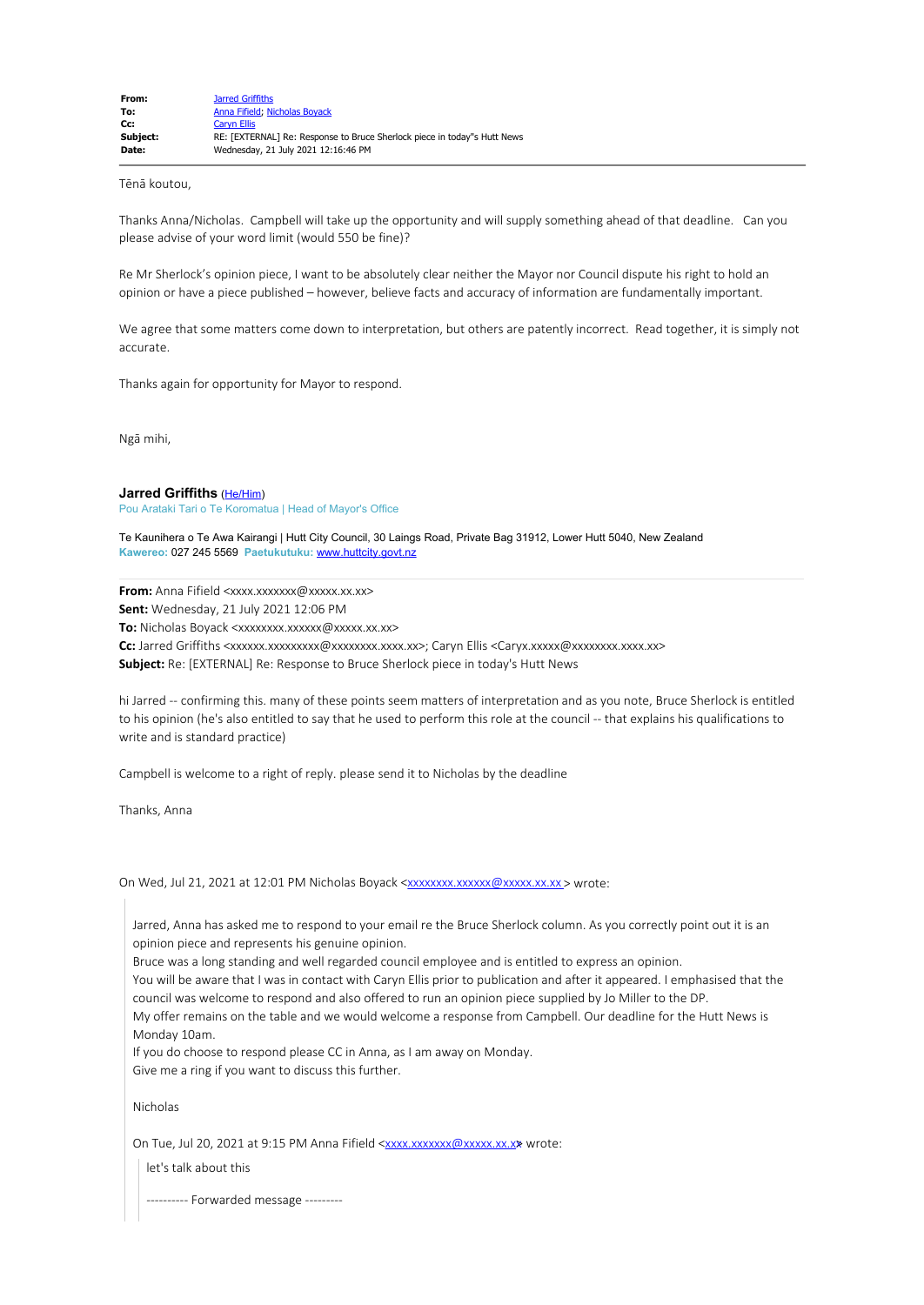From: **Jarred Griffiths** <xxxxxx.xxxxxxxxx@xxxxxxxx.xxx.xxx.xxx Date: Tue, Jul 20, 2021 at 9:13 PM Subject: RE: [EXTERNAL] Re: Response to Bruce Sherlock piece in today's Hutt News To: Anna Fifield <xxxx.xxxxxxx@xxxxx.xx.x

Hi Anna,

Yes, sure – have quickly made a few points below:

- Para 1 Mr Sherlock claims Cr Milne had not voted for Council's LTP. Cr Milne did not vote for the adoption of the plan, but supported all initiatives within the plan.
- Para 2 minor omission, though would note Mr Sherlock claims the Mayor makes a direct correlation between rates rise and history underinvestment in the ad that was run. The Mayor did not reference the rates rise.
- Para 3 Mr Sherlock claims the Mayor's points around underinvestment are not supported by evidence. This is not true, particularly advice that Wellington Water has given Council over the years that the investment in water infrastructure has simply been insufficient.
- Para 4 Mr Sherlock gives reader impression that Council has detailed asset information for all of its assets. This is simply untrue, part of Council's challenge (not just Hutt – but can be seen in Wellington too) is the quality of asset information.
- Para 4- Mr Sherlock claims Council's are required to include funding in LTPs if issues are identified in asset investigations. This is simply not true – Council's have absolute discretion in investment levels.
- Para 5 Council questions this, apparent, glowing feedback. Particularly because asset information was extremely incomplete.
- Para 6 Mr Sherlock claims Lower Hutt has seen no infrastructure failures that have plagued Wellington. This is simply not true. Council is grappling with significant wastewater discharge issues into local waterways. The Waiwhetu aquifer has been chlorinated since 2017 due to unknown e-coli contamination, water leaks across the network have increased 60% since 2016.
- Para 7 Mr Sherlock has employed some back-of-the-envelope maths to calculate increase in headcount. This is not accurate (though waiting on HR to confirm). Increase in costs are due in part to a modest increase in staffing, but also remuneration inflation etc. What the piece also misses, is that more staff have been needed to perform core activities like processing building consents, resource consents etc.
- Para 8 Mr Sherlock is comparing apples with bowling balls here. Council's refuse system was user-pays, as it was rubbish bags only. There was a net cost to most households, who still used a private collection service. In putting in place a Council-run refuse service, most ratepayers (approx. 80%) will experience a net saving. The figure of \$6 million is presented as a net increase, however this does not reflect the savings households will see.
- Para 8 Mr Sherlock raises point of cost of recycling, and it being \$40 when he left and \$100 now. This paints an incomplete picture. First, Council's previous recycling contract was based on the contractor selling recyclables on the market. As you will know, the recycling market has collapsed over the past two/three years. This means the same contract, if renewed, would actually cost \$105 p/year. Council's new service is, on this basis, cheaper than the previous service had it continued, as the contract doesn't include the sale of material (and worth noting, under the current agreement, Council would receive a share of recycling sales should the market pick up again)
- Para 8 Mr Sherlock suggests that Council has other avenues to enhance the environment. This is true, however neglects the fact that the landfill represents Lower Hutt's largest contribution to emissions and therefore rubbish and recycling services are one of the biggest levers Council has to improve outcomes in this area
- Para 9 Mr Sherlock makes several points about green waste at the landfill. Firstly, it's not that Council no longer accepts it, it's that it is no longer mulched and used as landfill cover. This is because it generated significant amounts of methane. If this practice had continued, Council's liability under the Emissions Trading Scheme would have been higher than it otherwise could be. Therefore, a decision has been made to compost this instead.
- Para 9 Mr Sherlock infers that gas from green waste generates electricity. This is partially true however it is actually gas from the entire landfill operation that contributes to electricity generation. Therefore, without the green waste being mulched, electricity is still being generation – this is contrary to his points in the subsequent paragraph as well
- Para 10 This is simply misleading, and suggests the current process is more environmentally damaging than what occurred in the past. This is not true, as we are diverting material that would in itself generate large amounts of methane gas.
- Para 10 Mr Sherlock makes a suggestion that reduced electricity production will increase NZ's reliance on coalfire production. This is preposterous, given the insignificant amount of electricity generated at Silverstream.
- Para 11 Mr Sherlock states Council's plan (presumably combination of rubbish, recycling, landfill management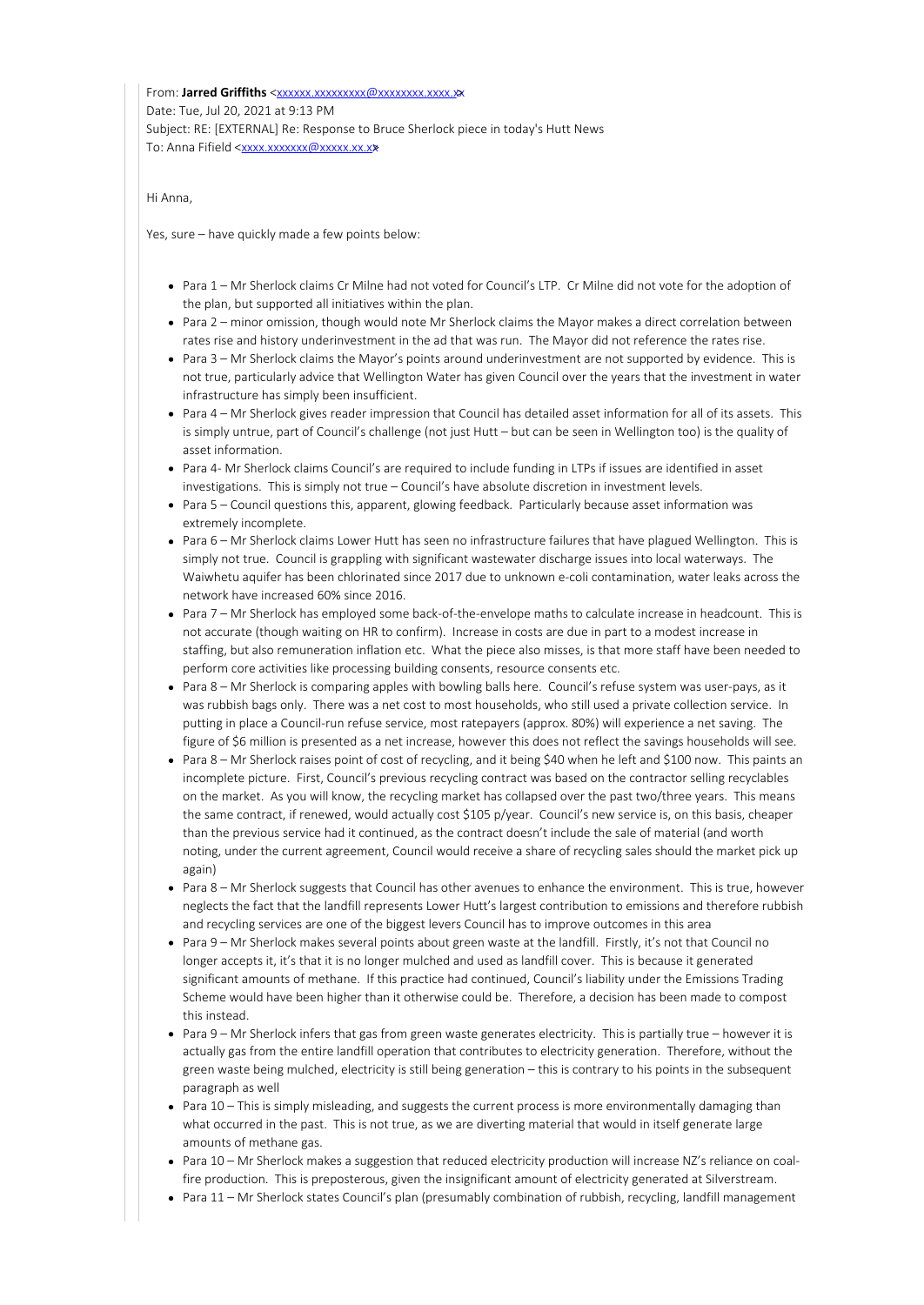changes will have no environment benefit). This is categorically incorrect. The changes have already increased both volume and quality of recycling collected, will likely extend the life of Silverstream Landfill, gives Council (for the first time) a complete picture of Lower Hutt's waste stream, and management decisions at the landfill have reduced Council's ETS liability

Para 12 – Mr Sherlock infers the Chief Executive has had a role in approving the rates increase. This is incorrect, only elected members have that authority.

There are other issues the Mayor (and Council) has with the piece, however we accept these are largely Mr Sherlock's genuine opinion. However, a response would certainly help readers come to their own conclusion on the validity.

Give me a bell if you need anything further.

Ngā mihi,

#### **Jarred Griffiths** (He/Him)

Pou Arataki Tari o Te Koromatua | Head of Mayor's Office

Te Kaunihera o Te Awa Kairangi | Hutt City Council, 30 Laings Road, Private Bag 31912, Lower Hutt 5040, New Zealand **Kawereo:** 027 245 5569 **Paetukutuku:** www.huttcity.govt.nz

**From:** Anna Fifield <xxxx.xxxxxxx@xxxxx.xx.x

**Sent:** Tuesday, 20 July 2021 8:19 PM

**To:** Jarred Griffiths <xxxxxx.xxxxxxxxx@xxxxxxxx.xxx.xx

**Subject:** [EXTERNAL] Re: Response to Bruce Sherlock piece in today's Hutt News

hi Jarred -- can you please outline what are the errors/misinformation?

thanks,

Anna

On Tue, Jul 20, 2021 at 4:37 PM Jarred Griffiths <xxxxxxxxxxxxxxxxxxxxxxxxxxxxxx wrote:

Kia ora Anna,

Hope you're well, and survived the wild weather over the weekend. I think last time we spoke you said you have a trampoline escape your section, so hopefully there was no repeat of that at your place!

Re Bruce Sherlock's piece in the Hutt News today, Campbell (and senior staff) are frankly quite surprised Mr Sherlock has stepped into the political fray re some of Council's recent decisions.

There is also an element of frustration at the level of misinformation in the opinion piece, and the fact he has used his former title to peddle misinformation for a political impact.

For both of these reasons, I wonder if you would consider publishing a response from Campbell in next week's Hutt News – and if this could be prominent i.e in the first section of the paper.

Happy to chat over the phone if useful.

Ngā mihi,

**Jarred Griffiths** (He/Him)

Pou Arataki Tari o Te Koromatua | Head of Mayor's Office

Te Kaunihera o Te Awa Kairangi | Hutt City Council, 30 Laings Road, Private Bag 31912, Lower Hutt 5040, New Zealand **Kawereo:** 027 245 5569 **Paetukutuku:** www.huttcity.govt.nz

The information contained in this e-mail message and any accompanying files is or may be confidential. If you are not the intended recipient, any use, dissemination, reliance, forwarding, printing or copying of this e-mail or any attached files is unauthorised. This e-mail is subject to copyright. No part of it should be reproduced, adapted or communicated without the written consent of the copyright owner. If you have received this e-mail in error please advise the sender immediately by return e-mail or telephone and delete all copies. Stuff does not guarantee the accuracy or completeness of any information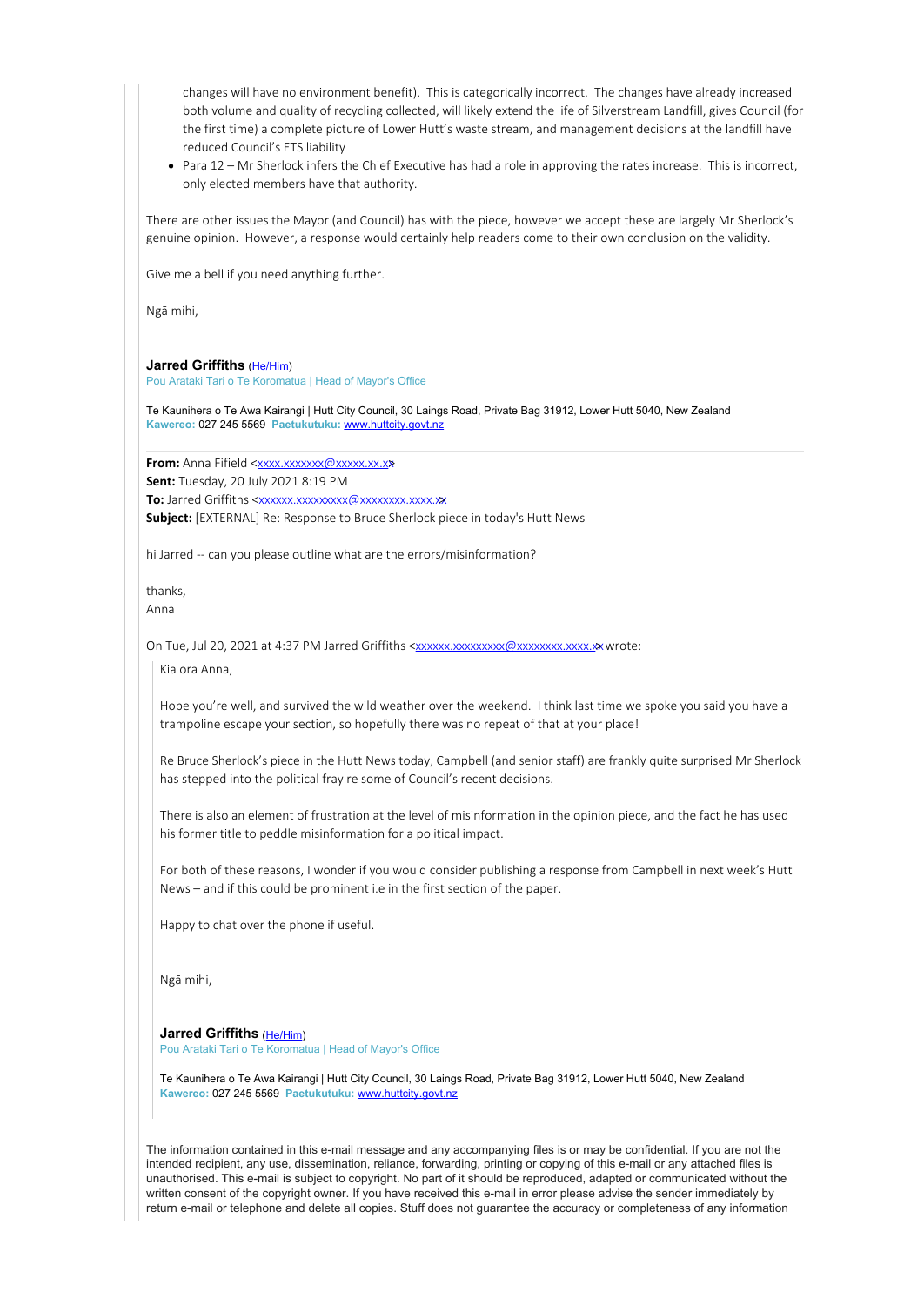| contained in this e-mail or attached files. Internet communications are not secure, therefore Stuff does not accept legal<br>respons bility for the contents of this message or attached files. |
|-------------------------------------------------------------------------------------------------------------------------------------------------------------------------------------------------|
| <b>Nicholas Boyack</b><br>Senior journalist                                                                                                                                                     |
| Stuff Ltd, Level 7, Telecom Central, 42-52 Willis St, Wellington, New Zealand<br>PO Box 2595, Wellington, 6140                                                                                  |
|                                                                                                                                                                                                 |

The information contained in this e-mail message and any accompanying files is or may be confidential. If you are not the intended recipient, any use, dissemination, reliance, forwarding, printing or copying of this e-mail or any attached files is unauthorised. This e-mail is subject to copyright. No part of it should be reproduced, adapted or communicated without the written consent of the copyright owner. If you have received this e-mail in error please advise the sender immediately by return e-mail or telephone and delete all copies. Stuff does not guarantee the accuracy or completeness of any information contained in this e-mail or attached files. Internet communications are not secure, therefore Stuff does not accept legal responsibility for the contents of this message or attached files.